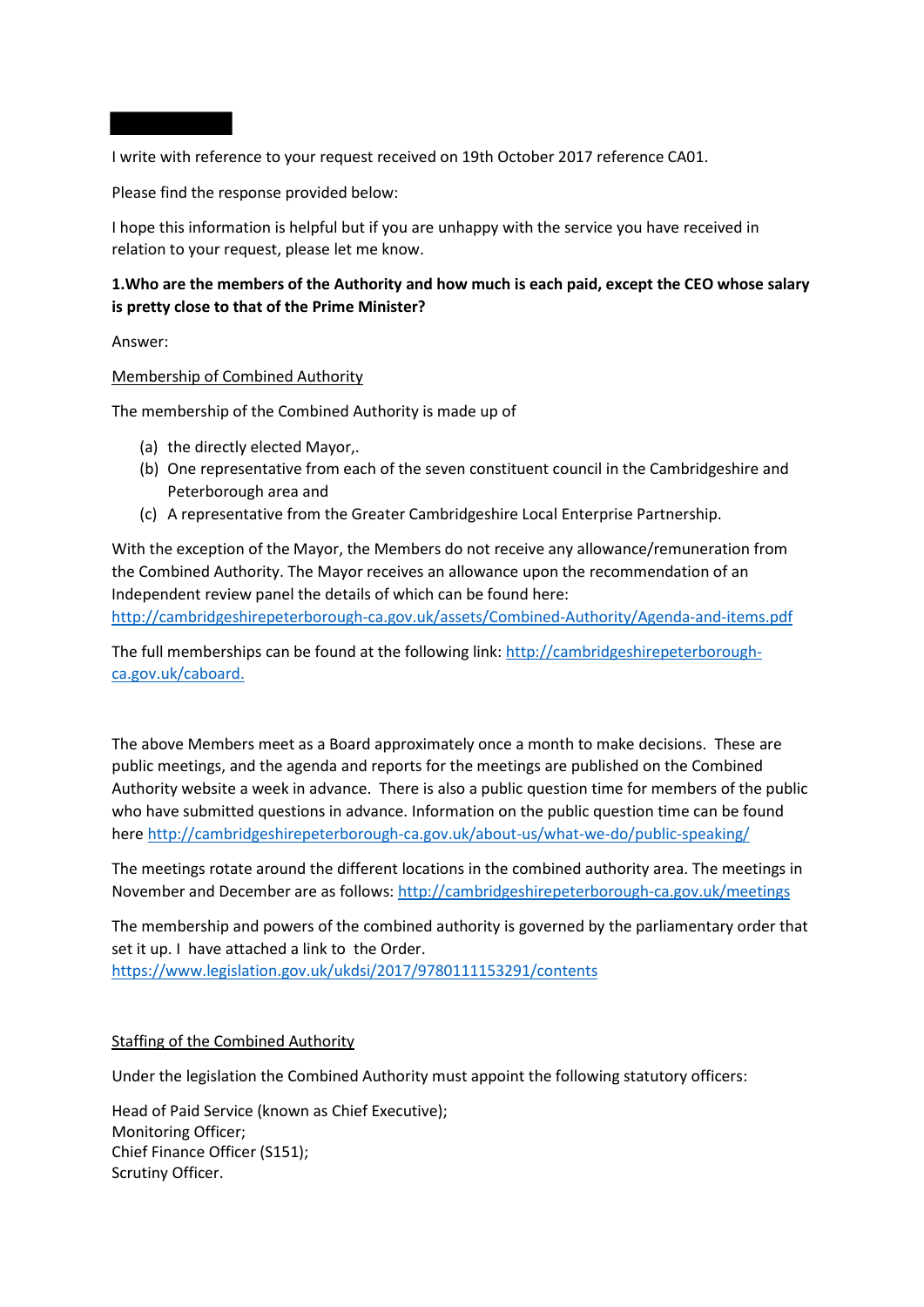### The staffing structure for the Combined Authority can be found here:

[http://cambridgeshirepeterborough-ca.gov.uk/assets/Combined-Authority/Agenda-and-items-](http://cambridgeshirepeterborough-ca.gov.uk/assets/Combined-Authority/Agenda-and-items-040917.pdf)[040917.pdf](http://cambridgeshirepeterborough-ca.gov.uk/assets/Combined-Authority/Agenda-and-items-040917.pdf)

The staffing costs for the Combined Authority was provided to the Combined Authority Board in October and can be found at the following link: [http://cambridgeshirepeterborough](http://cambridgeshirepeterborough-ca.gov.uk/assets/Combined-Authority/Budget-Update-Report-2017-18.pdf)[ca.gov.uk/assets/Combined-Authority/Budget-Update-Report-2017-18.pdf](http://cambridgeshirepeterborough-ca.gov.uk/assets/Combined-Authority/Budget-Update-Report-2017-18.pdf)

# **2.Where are you based and what is the cost of the offices?**

#### Answer:

The Combined Authority is based at East Cambs District Council offices in Ely – The Grange, Nutholt Lane, Ely, CB7 4EE.

Cost of Offices = Accommodation figure (£24.2k budgeted for 2017/18) under Corporate Overheads

# **3.What is the cost of the mayor's office and how do I get contact? Who are his staff and what do they get paid ?**

#### Answer:

The cost for the Mayor's office is included within 'Mayoral Office Costs' (£146.0k budgeted for 2017/18) which can be found here: http://cambridgeshirepeterboroughca.gov.uk/assets/Combined-Authority/Budget-Update-Report-2017-18.pdf

The Mayor has appointed a Chief of Staff; Mr Tom Hunt, contact details: tom.hunt@cambridgeshirepeterborough-ca.gov.uk and a Personal Assistant who is due to begin in December.

Please see following link to the appointment of the Mayor's staff: http://cambridgeshirepeterborough-ca.gov.uk/assets/Combined-Authority/EMPLOYMENT-COMMITTEE-AND-APPOINTMENT-OF-MAYORAL-ADVISER-AND-CHEIF-OF-STAFF.pdf

We have also set up a 'contact us' email address which is monitored daily by staff. contactus@cambridgeshirepeterborough-ca.gov.uk and can be found on our website.

# **4. I see that the mayor is in charge of the Authority, so how does this justify a CEO? Please explain.**

# Answer:

As stated above, It is a statutory requirement set out in the Order from Government that the Combined Authority has a directly elected Mayor, and a Head of Paid Service (known as the Chief Executive). Further information can be found at Chapter 1, paragraph 11 within the Combined Authority constitution. [http://cambridgeshirepeterborough-ca.gov.uk/assets/Combined-](http://cambridgeshirepeterborough-ca.gov.uk/assets/Combined-Authority/Combined-Authority-Constitution.pdf)[Authority/Combined-Authority-Constitution.pdf](http://cambridgeshirepeterborough-ca.gov.uk/assets/Combined-Authority/Combined-Authority-Constitution.pdf)